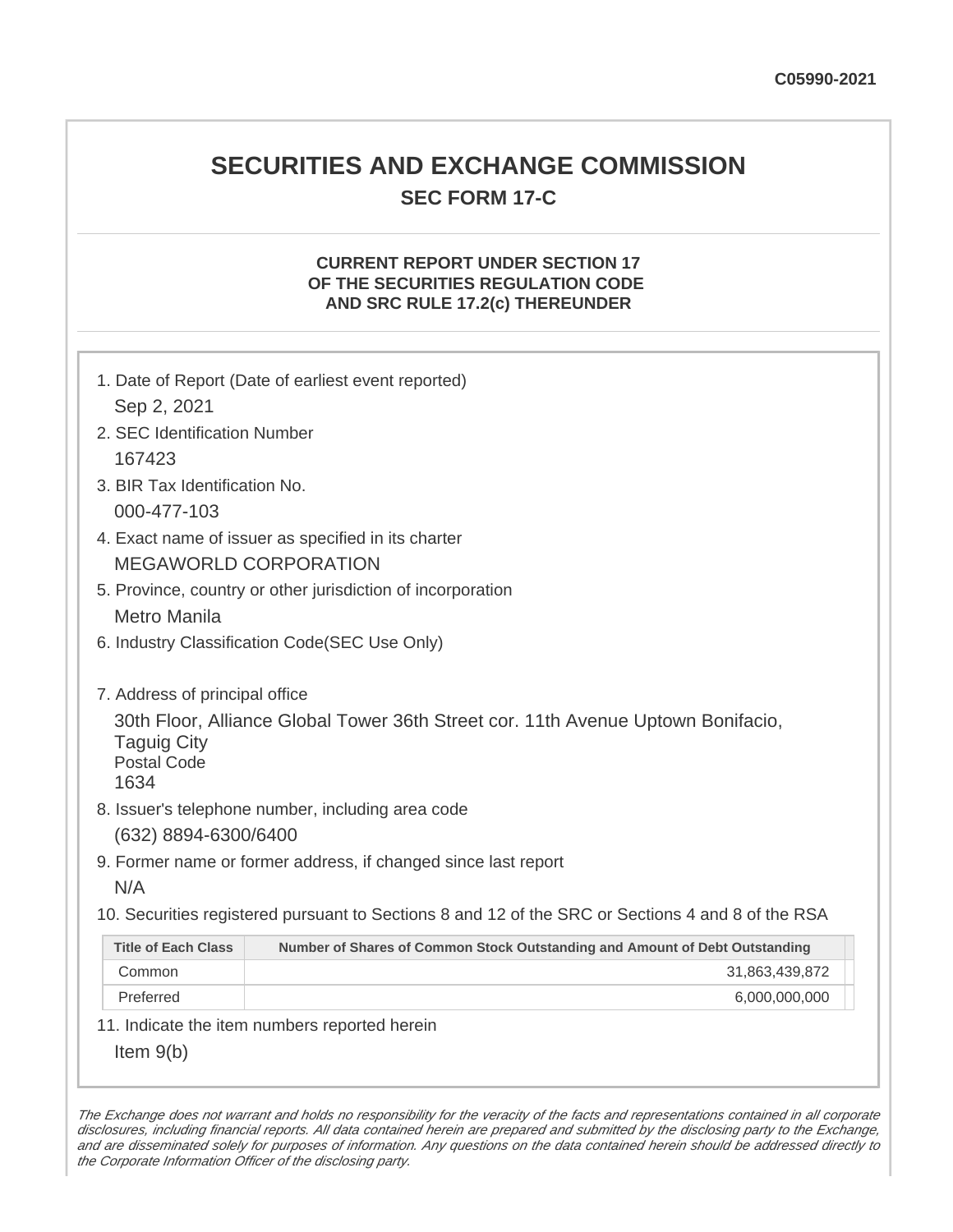

# **Megaworld Corporation MEG**

**PSE Disclosure Form 4-31 - Press Release References: SRC Rule 17 (SEC Form 17-C) Section 4.4 of the Revised Disclosure Rules**

**Subject of the Disclosure**

Press Release: MEGAWORLD LEASED OUT 415,000 SQM OF OFFICE SPACES SINCE THE START OF CORONAVIRUS PANDEMIC

**Background/Description of the Disclosure**

Please see attached Press Release.

**Other Relevant Information**

None

**Filed on behalf by:**

**Name Anna Michelle Llovido Anna Michelle Llovido Designation Corporate Secretary**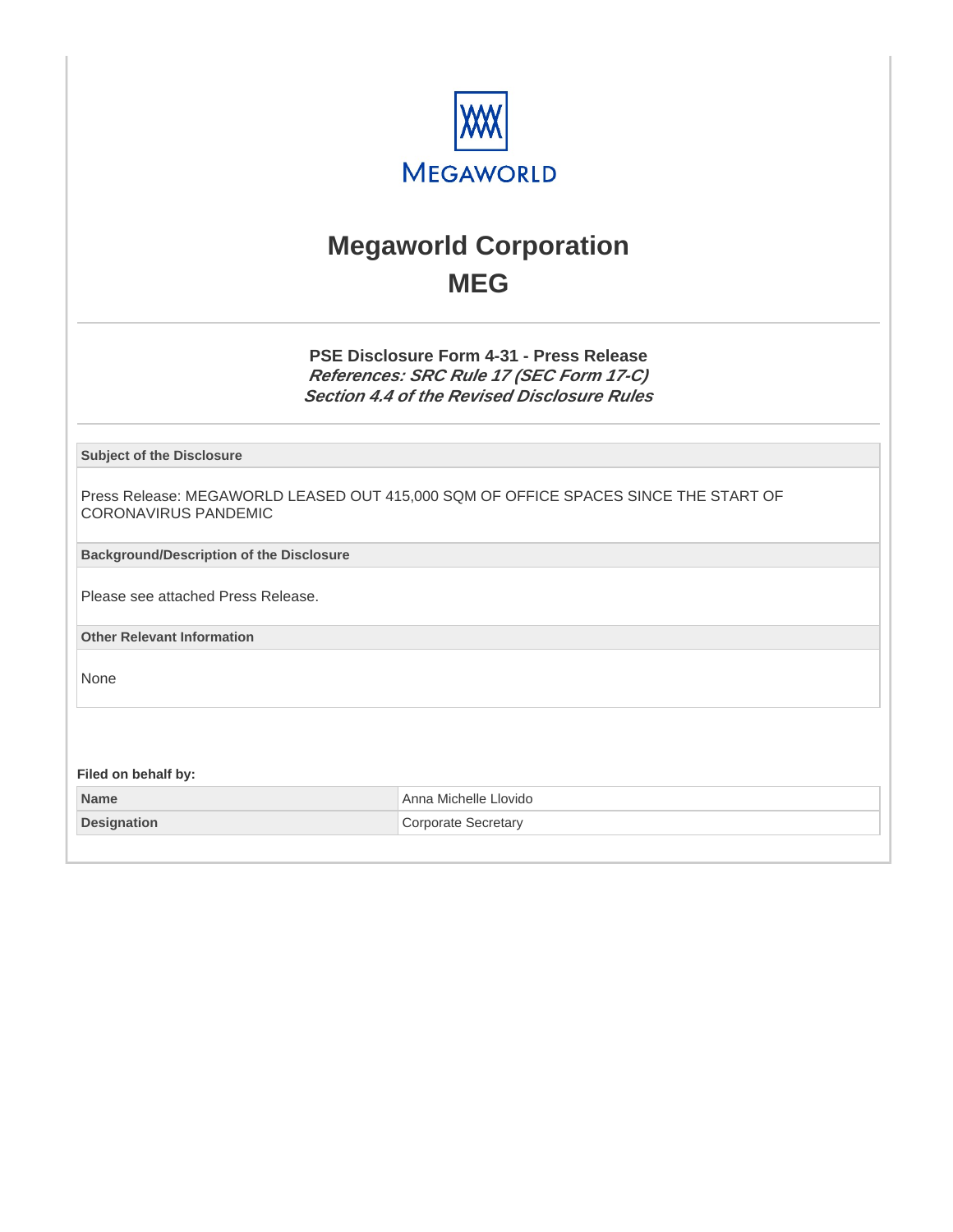#### **SECURITIES AND EXCHANGE COMMISSION SEC FORM 17-C CURRENT REPORT UNDER SECTION 17 OF THE SECURITIES REGULATION CODE AND SRC RULE 17.2 (c) THEREUNDER**

1. **September 2, 2021**

Date of Report

- 2. SEC Identification Number: **167423** 3. BIR Tax Identification No: **000-477-103**
- 4. **MEGAWORLD CORPORATION** Exact name of Issuer as specified in its charter
- 5. **Metro Manila** Province, Country or other jurisdiction of incorporation or organization
- 6. (SEC Use Only) Industry Classification Code
- 7. **30th Floor, Alliance Global Tower 36th Street cor. 11th Avenue Uptown Bonifacio, Taguig City 1634** Address of principal office
- 8. **(632) 8894-6300/6400** Issuer's telephone number, including area code
- 9. Securities registered pursuant to Sections 8 and 12 of the SRC or Sections 4 and 8 of the RSA

Title of Each Class Number of Shares of Stock Outstanding

**Common 31,863,439,872 Preferred 6,000,000,000 Total 37,863,439,872**

#### 10. **Item 9(b)**

Please see attached Press Release.

### **SIGNATURE**

Pursuant to the requirements of the Securities Regulation Code, the Issuer has duly caused this report to be signed on its behalf by the undersigned hereunto duly authorized.

By:

**MEGAWORLD CORPORATION**

Issuer



 **DR. FRANCISCO C. CANUTO** Senior Vice President and Corporate Information Officer September 2, 2021